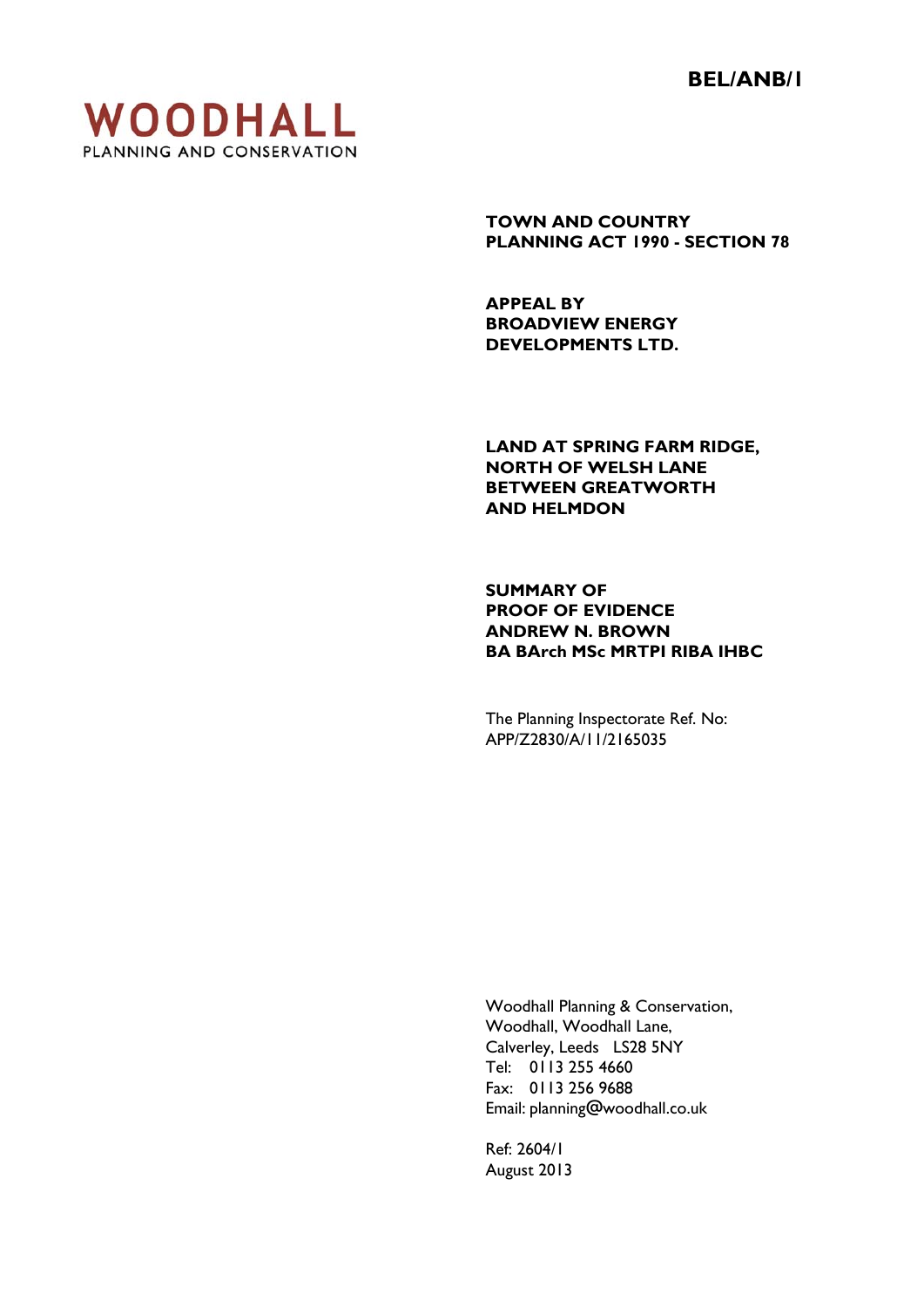## **1.00 SUMMARY**

- 1.01 I am Andrew Newman Brown, BA, BArch, MSc, MRTPI, RIBA, IHBC. This Inquiry relates to an appeal against the decision of South Northamptonshire Council to refuse an application for planning permission for a wind farm comprising five wind turbines and associated works on land at Spring Farm Ridge, north of Welsh Lane between Greatworth and Helmdon. The Appellant's case is being presented by a number of witnesses and my evidence relates to the impact of the proposed development upon the setting of heritage assets around the Appeal Site.
- 1.02 The Council's Statement of Case indicates that it would focus on the impact of the proposed development upon seven designated heritage assets or groups of heritage assets. It also states that the Council considers the harm to these heritage assets is 'less than substantial'. Concern about other heritage assets has been raised by consultees and third parties. I note that, despite the various comments set out in its letter of 14<sup>th</sup> January 2011, English Heritage did not recommend refusal of the application.
- 1.03 The Council is not expressing any concerns regarding the potential of the proposed development to have a direct effect upon the non-designated heritage assets (principally archaeological remains) on the Appeal Site. Also, heritage concerns expressed by third parties relate entirely to the impact of the proposal on the setting of heritage assets. My evidence therefore solely considers the impact of the proposed turbines on the setting of heritage assets.
- 1.04 The setting of a heritage asset is defined in Annex 2 of the National Planning Policy Framework as *'The surroundings in which a heritage asset is experienced.*' Whilst the settings of various heritage assets need to be understood in assessing the impact of this proposal, I consider that any attempt to closely define the extent of setting is of limited usefulness. Setting is not a heritage asset in itself, nor is it a heritage designation; its importance lies in what it contributes to the significance of a heritage asset. As a result, within my evidence I have not attempted to define the geographical extent of the setting of the various heritage assets but have sought to identify whether and to what extent elements of the setting of a heritage asset contribute to the significance of that asset. I have then assessed the impact of the proposed wind turbines on the significance of the various heritage assets, including any impact on those elements of their settings that contribute to their significance.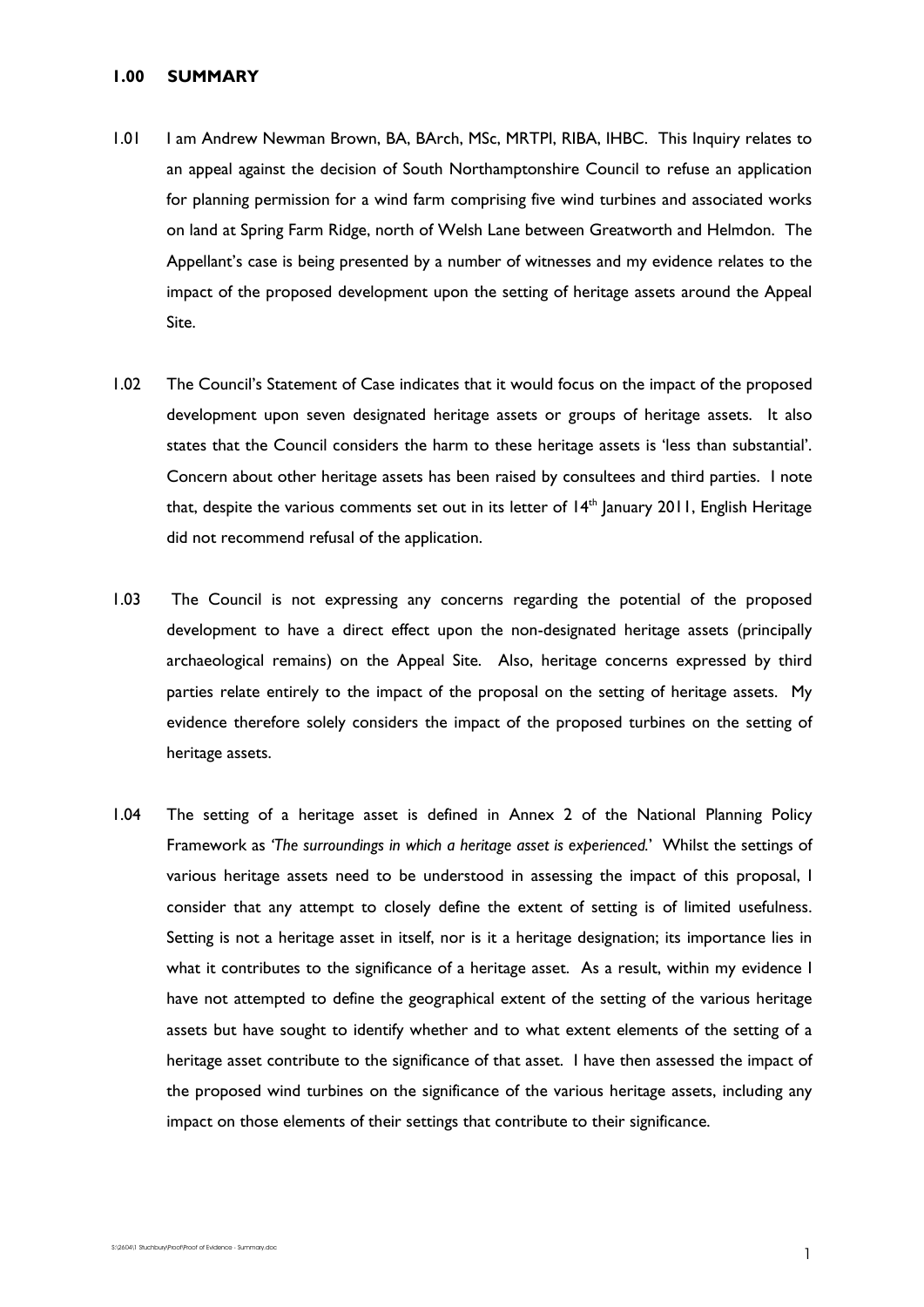- 1.05 I have set out the statutory requirements and the policies of the Development Plan that relate to the historic environment, together with other relevant documents adopted by the Council. I have also considered central government policy relating to the historic environment and guidance provided by English Heritage.
- 1.06 Within my evidence I have considered the impact of the proposed development upon those heritage assets set out in paragraph 4.8 of the Council's Statement of Case, together with those assets where specific heritage concerns have been raised by third parties.
- 1.07 My assessment makes use of the five step approach set out in the English Heritage document *The Setting of Heritage Assets*. However, I have omitted Step 4 (maximising enhancement and minimising harm) as no enhancement or mitigation specifically related to heritage assets is proposed. In relation to Step 5, I have only considered the public benefits to the historic environment (in my conclusions) as the wider public benefits of the proposed development are considered within the evidence of Mr. Bell.
- 1.08 As a result of my assessment of the impact of the proposed development upon the setting of the various heritage assets, I have concluded that the proposed development would impact as follows:
	- Greatworth Hall (Grade II listed building) Moderate adverse;
	- Greatworth Conservation Area Slight Adverse;
	- Church of St. Peter, Greatworth (Grade II\* listed building) Slight Adverse;
	- Astwell Castle (scheduled ancient monument and Grade II\* listed building) Moderate Adverse;
	- Sulgrave Conservation Area Moderate Adverse;
	- Castle Hill Ringworks and Church of St. James, Sulgrave (scheduled ancient monument and Grade II\* listed building) – Moderate Adverse;
	- Sulgrave Manor (Grade I listed building and Grade II registered park and garden) – Neutral;
	- Church of St. Mary Magdelene, Helmdon (Grade II\* listed building) Slight Adverse;
	- Canons Ashby (Grade I listed building and Grade II\* registered park and garden) - Neutral;
	- Stowe (Grade I listed building and Grade I registered park and garden) Slight Adverse;
	- Site of deserted village, Stuchbury (non-designated heritage asset) Slight Adverse; and